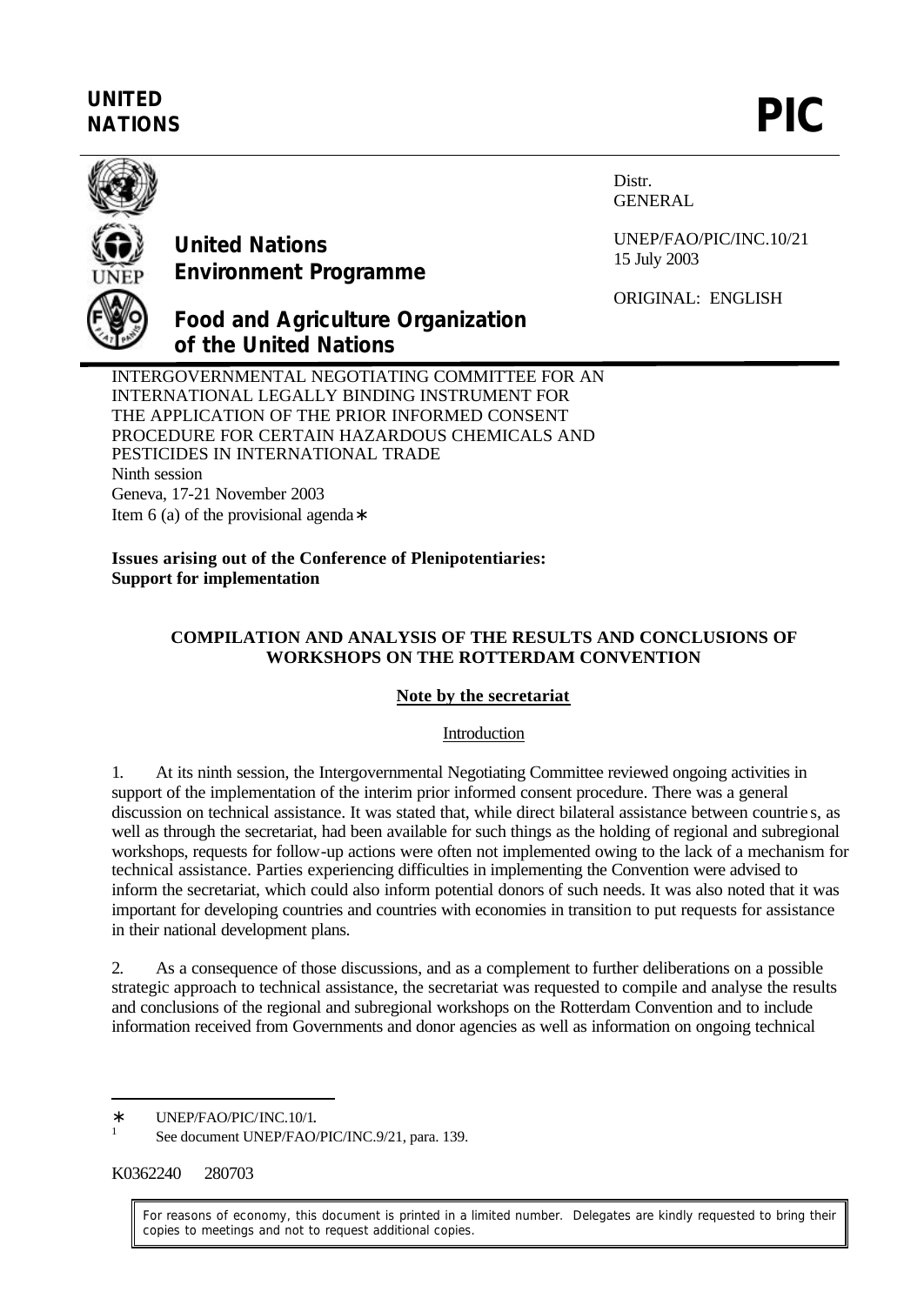assistance activities in other forums and related conventions that could be of relevance to the Rotterdam Convention. $<sup>1</sup>$ </sup>

3. In view of the ongoing changes in technical assistance activities in other forums and related Conventions of relevance to the Rotterdam Convention, that information will be made available to the Committee at its tenth session. A number of intergovernmental organizations and convention secretariats have been invited to inform the Committee of their technical assistance activities that could be of relevance to the Rotterdam Convention.

#### I. WORKSHOPS UNDERTAKEN IN SUPPORT OF THE INTERIM PRIOR INFORMED CONSENT PROCEDURE

4. The present note covers workshops convened between December 1998 and February 2003. Those workshops consist of two distinct types: those focused primarily on awareness-raising, and those focused on practical training in the key operational elements of the Rotterdam Convention.

5. The present chapter considers each type of workshop in turn and outlines their objectives and how they were structured. Further specific information on the workshops, including venue, numbers of participants and so on, may be found in annex V of document UNEP/PIC/FAO/INC.10/3.

### A. Awareness-raising workshops (December 1998 – October 2000)

6. The main purpose of the awareness-raising workshops was to inform designated national authorities concerning the Rotterdam Convention and how the interim prior informed consent procedure differed from the voluntary procedure. The main objectives were to clarify how the interim prior informed consent procedure would operate and the roles and responsibilities of the designated national authorities, the secretariat and the Intergovernmental Negotiating Committee during the interim period, and to promote signing, ratification and implementation of the Rotterdam Convention. They were an opportunity to provide detailed information on Parties' obligations and the associated procedures arising out of the Convention and to foster cooperation between designated national authorities within regions. In addition to exchanging experience on the implementation of the procedure, countries were to identify the actions necessary at the national level to implement the procedure, issues that should be addressed by the Intergovernmental Negotiating Committee, and the necessary actions to strengthen the capacity of designated national authorities to implement the procedure.

7. The workshops took the form of a series of lectures by the secretariat and invited experts on the various articles of the Convention, together with reports from selected countries in the regions involved. There were two to three working group discussions based on a set of prepared questions concerning challenges for designated national authorities in operating the interim prior informed consent procedure, challenges in national implementation of the interim prior informed consent procedure and opportunities for regional cooperation.

8. Three awareness-raising workshops were held: for Asia in December 1998; for Africa (English-speaking countries) in June 2000; and for Latin America and the Caribbean (Spanish-speaking countries) in October 2000.

9. In April 2001, in Australia, a further, subregional awareness-raising workshop was held for countries in the South Pacific region, in cooperation with the secretariats of the Basel Convention on the Control of Transboundary Movements of Hazardous Wastes and Their Disposal, the Convention to Ban the Importation into Forum Island Countries of Hazardous and Radioactive Wastes and to Control the Transboundary Movement and Management of Hazardous Wastes within the South Pacific Region (Waigani Convention) and the Stockholm Convention on Persistent Organic Pollutants. The meeting took the form of a series of formal presentations on the four conventions and working group discussions. The final wrap-up session was aimed at identifying specific actions that might to be taken by participants and/or the various secretariats to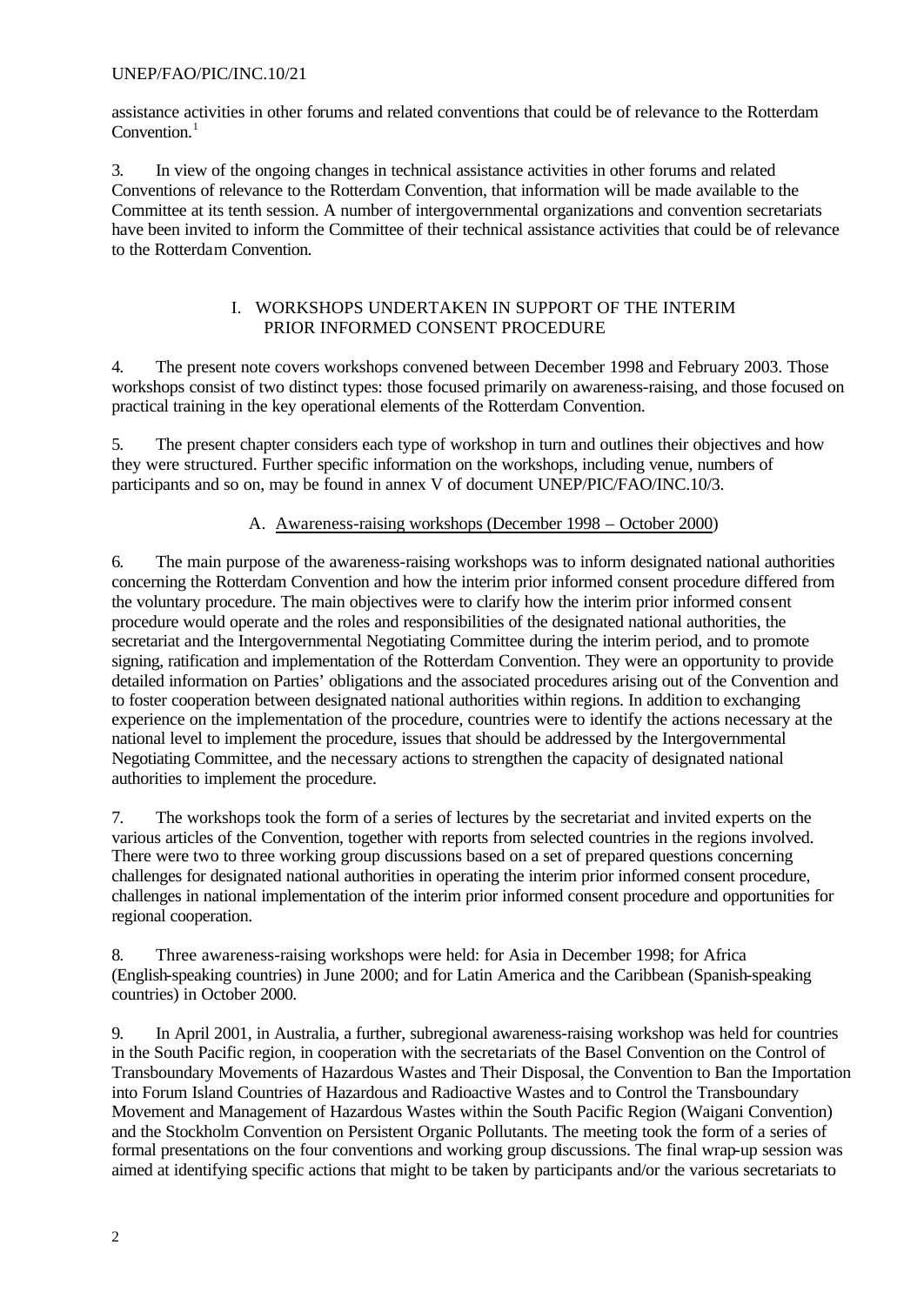further assist in-country promotion and ultimately implementation of the four conventions within the subregion.

## B. Training workshops (May 2002 – February 2003)

10. In response to requests for training in the implementation of the interim prior informed consent procedure, a workshop curriculum was developed that provided practical training on the key operational elements of the interim prior informed consent procedure. The curriculum included case studies and discussion in small groups on the preparation and submission of notifications of final regulatory actions, review of decision guidance documents and preparation and submission of import responses, review and completion of the incident report form for severely hazardous pesticide formulations, and an exercise on export notifications.

11. To ensure that the workshops were meeting the needs of designated national authorities, workshop participants were requested to prepare a list of issues and challenges that, based on their national experience, they had identified in implementing the interim prior informed consent procedure or in working towards ratification of the Rotterdam Convention. A consolidated list of questions and challenges was prepared in plenary session at the beginning of the workshop. This list was reviewed on the last day of the workshop to determine which of the questions and challenges had been addressed by the workshop and those where further work might be needed.

12. The curriculum also provided opportunities for countries to share their experience in the implementation of the interim prior informed consent procedure and in working towards ratification of the Rotterdam Convention. Countries were encouraged to identify opportunities for improved cooperation in the implementation of the interim prior informed consent procedure at the national and subregional levels. The modified workshop format also provided direct feedback to the secretariat on the documents and processes developed to facilitate the implementation of the interim prior informed consent procedure.

13. Since May 2002, five regional training workshops have been held: for Latin America and the Caribbean (English-speaking countries) in May 2002; for Africa (French-speaking countries) in June 2002; for the Near East in October 2002; for Central and Eastern Europe in November 2002; and for Africa (English-speaking countries) in February 2003. Others are planned for the South-West Pacific in September 2003 and for Latin America and the Caribbean (Spanish-speaking countries) in October 2003. A workshop for countries in the Asia region, scheduled for June 2003 in Beijing, was postponed.

## II. KEY OUTCOMES OF THE WORKSHOPS CONVENED TO DATE

14. The full reports of all of the workshops were circulated to workshop participants, have been made available at meetings of the Intergovernmental Negotiating Committee and are posted on the Rotterdam Convention web site.

15. The participants agreed that as a result of the workshops they had gained practical experience in the implementation of the key elements of the interim prior informed consent procedure, having worked on the forms and guidance for the preparation and submission of notifications of final regulatory action, import responses, severely hazardous pesticide formulations and export notification. They also understood how these forms were processed by the secretariat and their role in the operation of the interim prior informed consent procedure. Participants confirmed that the forms and instructions were reasonably clear. Some specific points where additional guidance or clarification was needed were provided.

16. The workshops provided an opportunity for participants to identify national and regional priorities in implementing the interim prior informed consent procedure, and in working towards ratification. Participants also considered how existing cooperative mechanisms and activities might be used in addressing those priorities.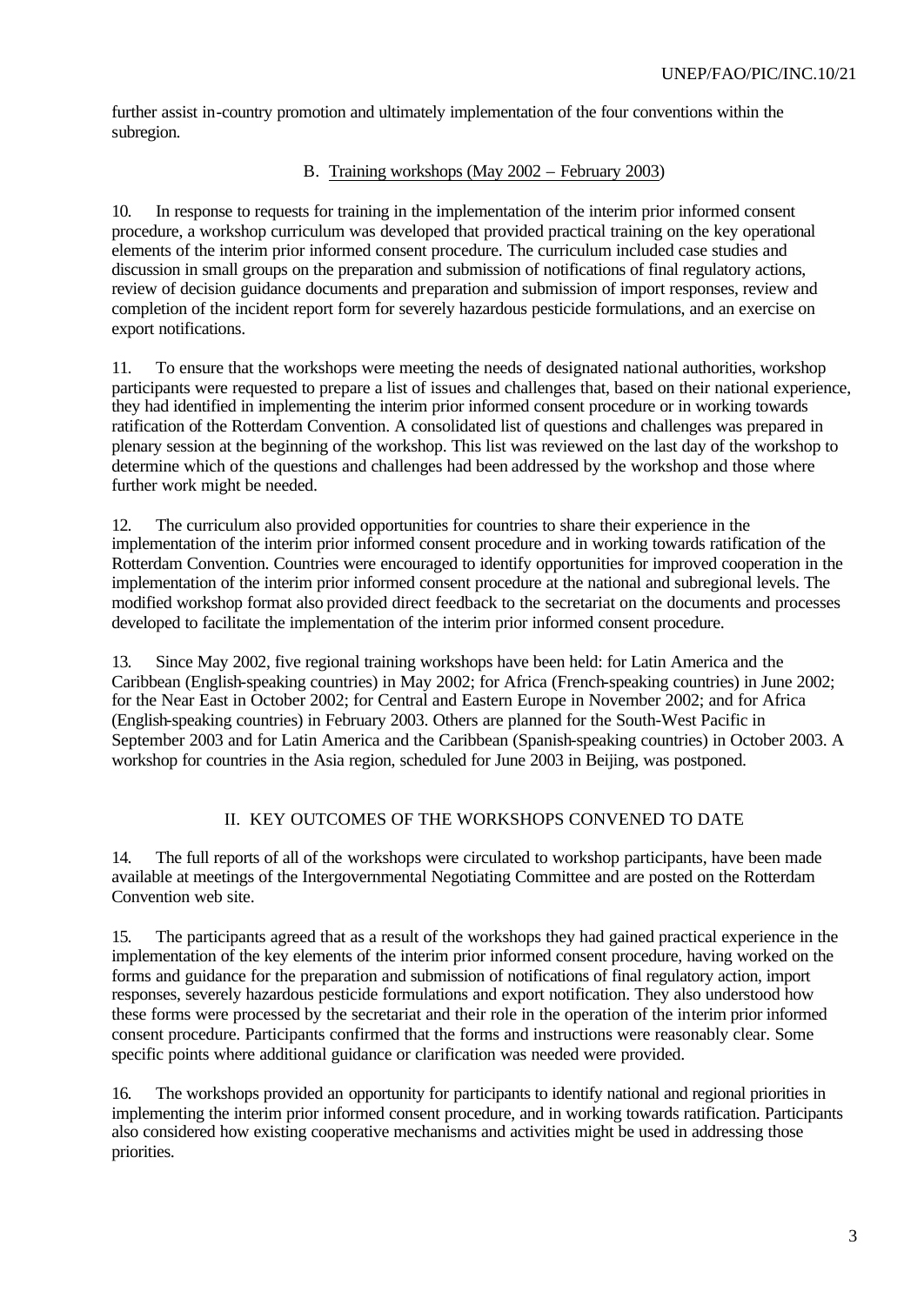17. The workshop participants concluded that as a result of the training received they had gained a clear understanding of the Rotterdam Convention overall, the operation of the interim prior informed consent procedure and the steps needed to proceed to ratification.

18. The principal problems or challenges identified as impeding implementation of the implementation of the interim prior informed consent procedure and ratification of the Convention by the workshops convened up to February 2003 may be broadly characterized as follows:

(a) Inadequate legal or regulatory infrastructure on chemicals for implementing the provisions of the prior informed consent procedure;

(b) Inadequate legal or regulatory infrastructure for the control of industrial chemicals;

(c) Inadequate human and financial resources for implementing the interim prior informed consent procedure;

(d) Need for improved political support in Ministries responsible for implementing the interim prior informed consent procedure;

(e) Need for improved coordination and communication within and between relevant Ministries and designated national authorities in implementing the interim prior informed consent procedure;

Need to improve or establish cooperation and communication between relevant Ministries, designated national authorities and stakeholders in implementing the interim prior informed consent procedure;

(g) Need for improved coordination at both the national and regional levels in implementing the Rotterdam Convention and other relevant conventions;

(h) Lack of capacity/capability to undertake hazard and risk assessments on the effects of chemicals, including effects of pesticides on human health and the environment;

(i) Poor reporting or collection of information on pesticide poisonings and need for the establishment of poison control centres;

(j) Improved access to international literature, databases, risk/hazard evaluations and socio-economic assessments of chemicals.

### III. MEASURING THE IMPACT OF THE WORKSHOPS

19. In developing the training workshops, efforts were made to integrate measures of their success. As noted in section B of chapter I above, participants were provided with a set of questions as they registered for the workshop in order to identify any questions or constraints based on their experience in implementing the interim prior informed consent procedure. The consolidated list of questions agreed during the first part of the workshop was reviewed on the last day in order to determine which questions had been addressed in the course of the workshop and to identify those where further discussion or follow-up might be needed. In the workshops held to date, most if not all of the questions relating to the operation of the interim prior informed consent procedure were addressed in the course of the workshops.

20. Similarly, at the conclusion of each of the practical training modules participants were asked to evaluate the module, to state whether they now understood that aspect of the interim prior informed consent procedure and to identify any outstanding questions. Based on the feedback obtained during the workshops, the training needs of the participants were met, insofar as they stated that the processes associated with the implementation of the interim prior informed consent procedure and how it operates were understood.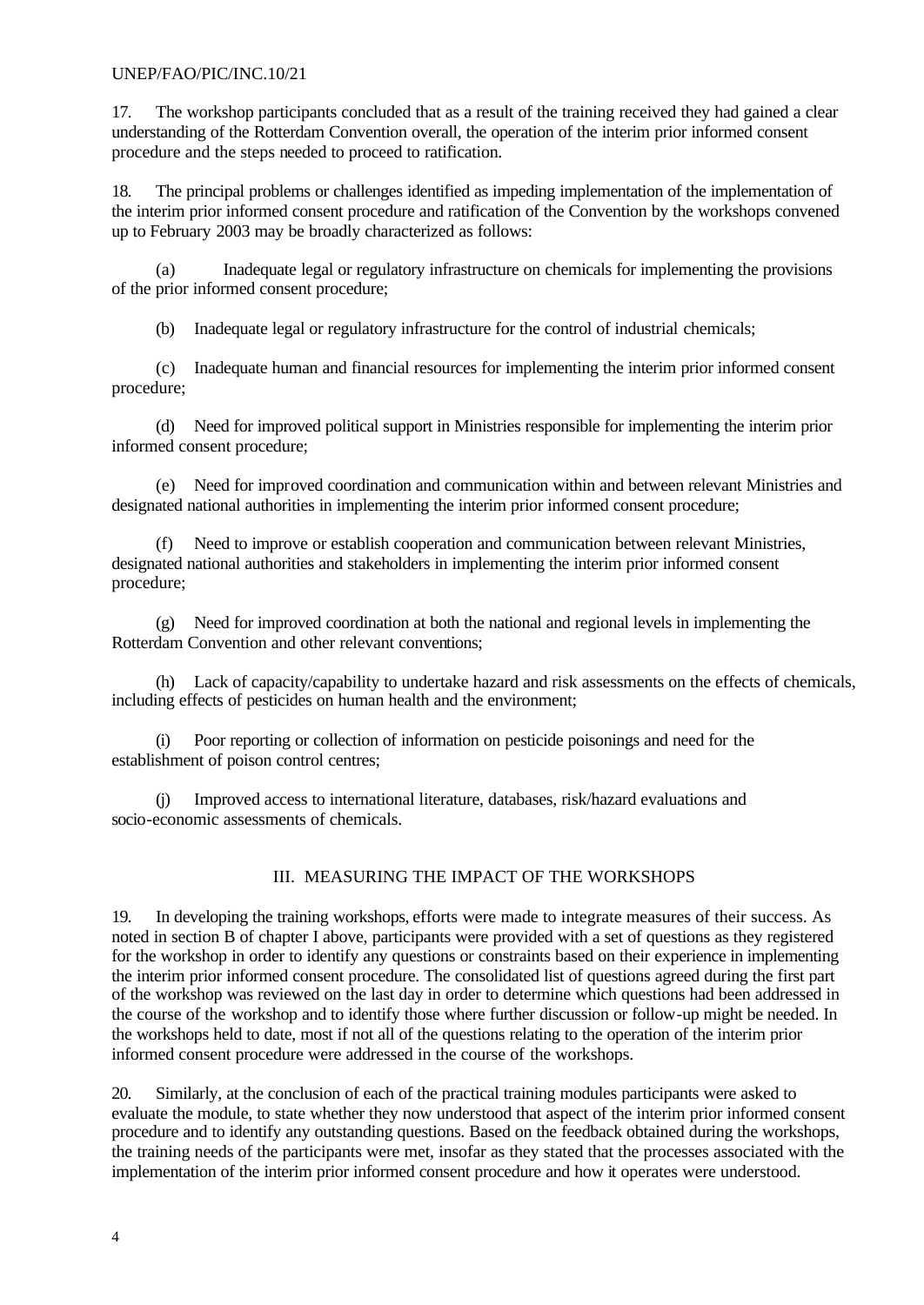21. Further tangible measures of the impact of the workshops include whether there was an increase in the number of import responses for chemicals subject to the interim prior informed consent procedure, of notifications of final regulatory actions submitted to the secretariat or communications with the designated national authorities.

22. A tabular summary covering the countries that participated in the first five training workshops, up to February 2003, has been prepared and is given in annex to the present note. It may be summarized as follows:

| Region                      | <b>Import responses</b>                                              | Designated national authorities                            |
|-----------------------------|----------------------------------------------------------------------|------------------------------------------------------------|
| Latin America and Caribbean | 1/13 countries submitted an<br>additional import response            | Two updated information on their<br><b>DNAs</b>            |
| Africa (French-speaking)    | 3/23 countries submitted<br>additional import responses              | One new DNA and five updated<br>information on their DNAs  |
| <b>Near East</b>            | 1/9 countries submitted<br>additional import responses               | Three updated information on their<br><b>DNAs</b>          |
| Central and Eastern Europe  | $3/13$ countries submitted<br>additional import responses            | Two new DNAs and five updated<br>information on their DNAs |
| Africa (English-speaking)   | $\overline{1/13}$ countries submitted<br>additional import responses | One updated information on its<br><b>DNA</b>               |

23. A total of 71 countries participated in the five workshops. Following the workshops, none of those countries has submitted any notification of final regulatory action or a proposal for a severely hazardous pesticide formulation.

24. Six months after the workshops, a letter was sent to participants, with a copy to the designated national authority if different from the meeting participant, regarding the status of implementation of the interim prior informed consent procedure. The letter highlighted whether further import responses or notifications of regulatory actions to ban or severely restrict chemicals had been submitted to the secretariat since the workshop.

25. The limited information available suggests that while workshop participants may have the necessary knowledge for the operation of the interim prior informed consent procedure, there are other factors that preclude their being in a position to ensure its effective implementation. One reason may be that while designated national authorities were invited to participate in the workshops, some Governments sent individuals who were not associated with the designated national authority. The result was that the people directly responsible for the implementation of the interim prior informed consent procedure were not always the ones being trained. Further reasons for the low rate of responses would include those points listed in chapter II.

#### IV. SUMMARY

26. The workshops have provided some insight into the problems faced by countries in implementing the interim prior informed consent procedure and in working towards ratification of the Rotterdam Convention

27. The feedback from the workshops suggests that the training needs of the participants have been met with respect to the key operational elements of the interim prior informed consent procedure. The challenges or difficulties identified reflect a lack of infrastructure and resources to regulate chemicals or of political will to identify chemicals management issues as a priority. Such generic issues are not amenable to resolution by a workshop. There is a need for a clearer definition of the specific needs of countries or groups of countries. It may be that such issues are better addressed at the individual country level or among smaller groups of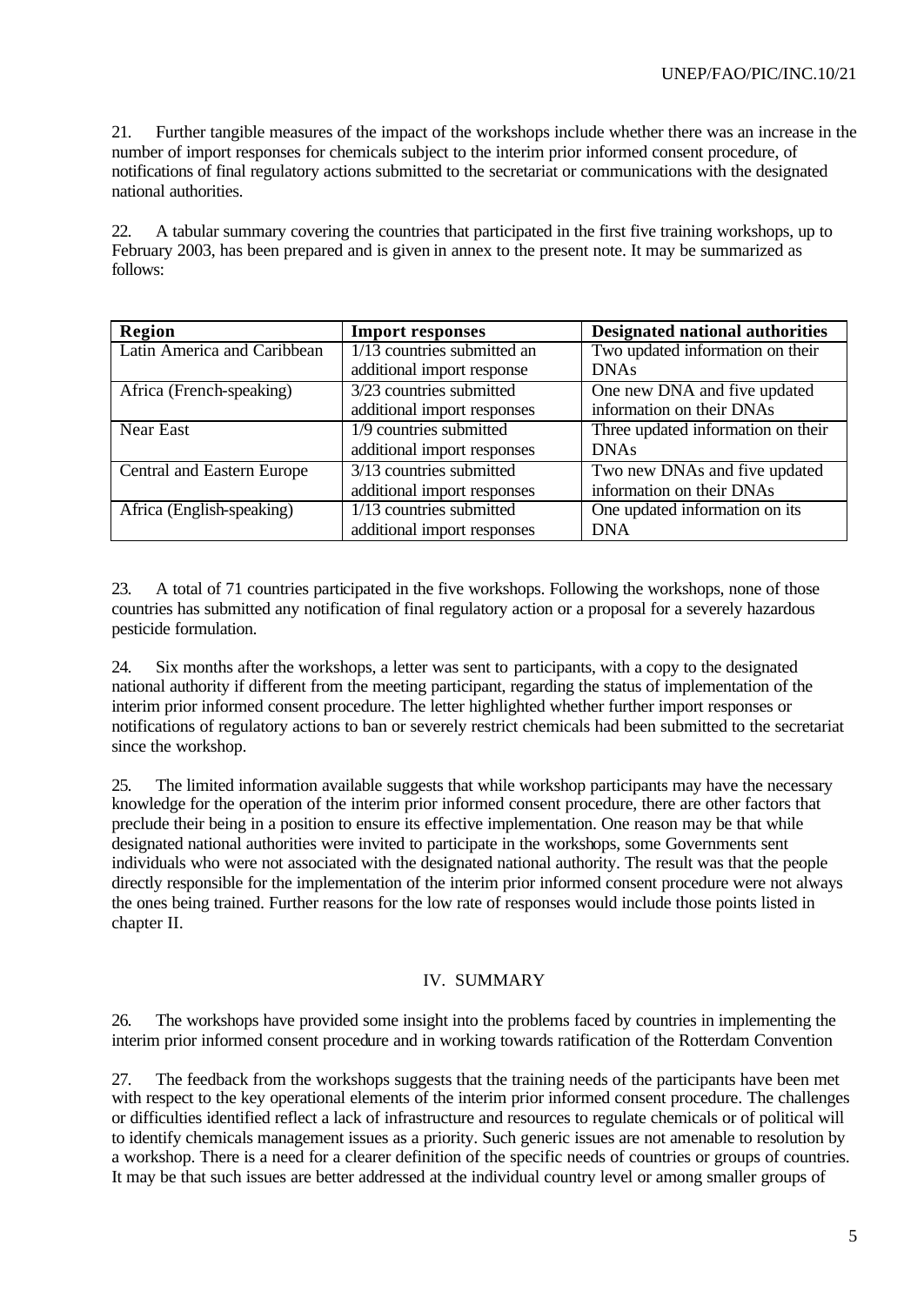countries as part of a larger programme on chemicals management. It is not realistic to try to address such issues through training concerning the Rotterdam Convention alone.

28. As has been noted by the secretariat at previous sessions of the Intergovernmental Negotiating Committee, technical assistance is largely demand driven. The workshops have identified a general need for technical assistance to improve the capacity of countries to manage chemicals safely. However, countries have not followed up the workshops with any specific requests or proposals to the secretariat for such assistance. Also, it would appear that countries do not include chemicals management issues in their development assistance strategies. In the absence of such requests, it is difficult to mobilize funds or develop meaningful programmes for technical assistance.

29. Further consideration is needed concerning how better to define the challenges and constraints that have been identified through the workshops so that they can be addressed as part of a broader strategy of capacity-building in chemicals management.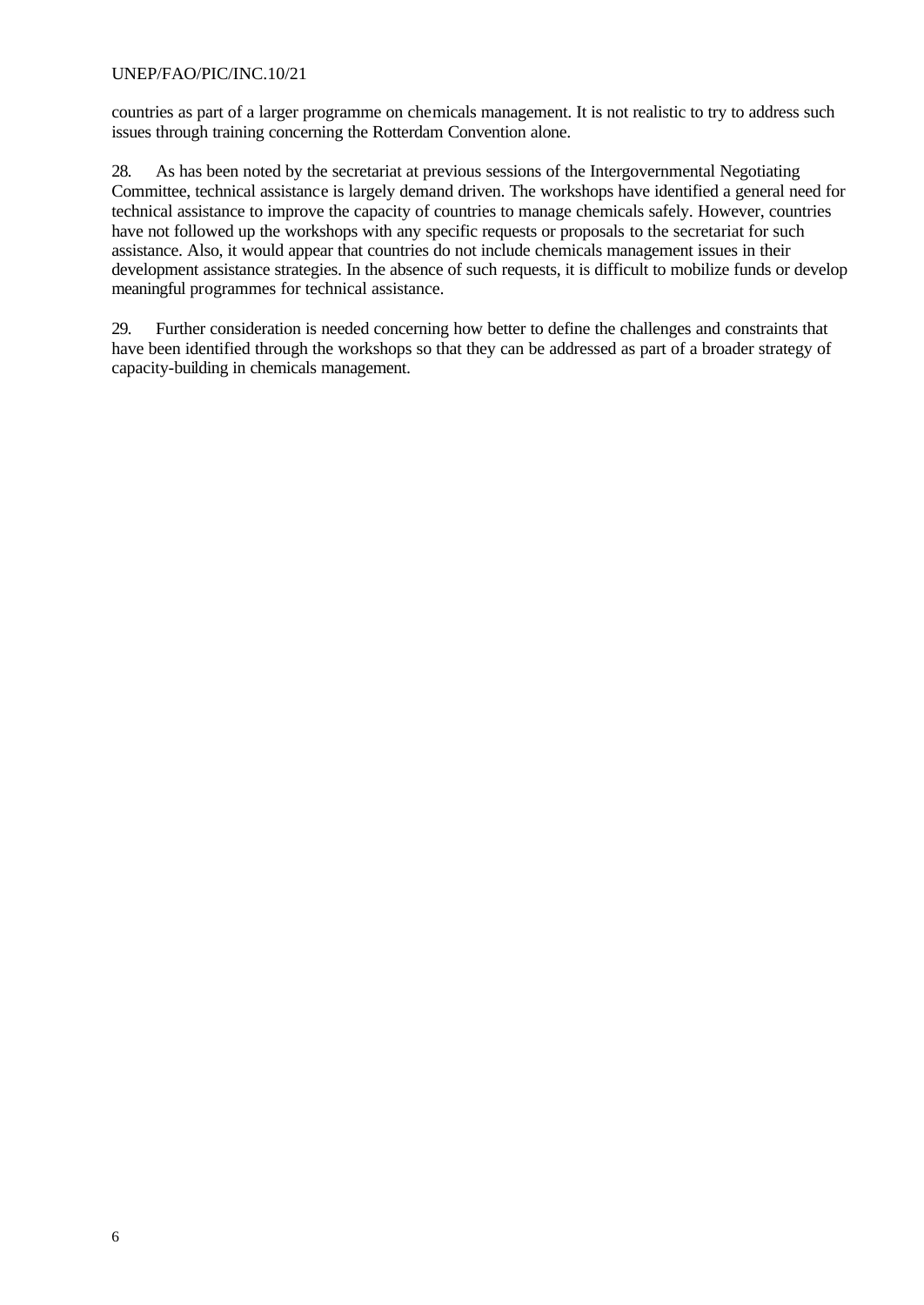#### Annex

**Impact of the Workshop (Jamaica, Senegal, Islamic Republic of Iran, Ukraine and Namibia) on the Implementation of the Rotterdam Convention Notifications, SHPF, ICRs and DNA nominations received by the Secretariat**

| <b>Participating countries</b>      | <b>Notification</b><br><b>Before WS</b> | <b>Notification</b><br><b>After WS</b> | <b>Proposal for</b><br><b>SHPF</b><br><b>Before WS</b> | <b>Proposal for</b><br><b>SHPF</b><br><b>After WS</b> | <b>ICRs</b><br><b>Before WS</b> | <b>ICRs</b><br><b>After WS</b> | <b>DNAs</b><br><b>During and</b><br>after WS | <b>Other</b><br>feedback |  |  |
|-------------------------------------|-----------------------------------------|----------------------------------------|--------------------------------------------------------|-------------------------------------------------------|---------------------------------|--------------------------------|----------------------------------------------|--------------------------|--|--|
| <b>JAMAICA WS</b> (8-12 April 2002) |                                         |                                        |                                                        |                                                       |                                 |                                |                                              |                          |  |  |
| Antigua<br>1.                       | $\sim$                                  | ٠                                      | ٠                                                      | $\blacksquare$                                        | ÷                               |                                |                                              |                          |  |  |
| 2.<br>Argentina                     | ä,                                      | ٠                                      | ٠                                                      | $\blacksquare$                                        | $\sim$                          | 30 $(12/9/03)$                 |                                              |                          |  |  |
| $\overline{3}$ .<br><b>Bahamas</b>  | ٠                                       | ٠                                      | $\blacksquare$                                         | $\blacksquare$                                        | $\sim$                          | $\blacksquare$                 |                                              |                          |  |  |
| <b>Barbados</b><br>4.               | $\mathbf{r}$                            | ÷,                                     | $\blacksquare$                                         | $\blacksquare$                                        | <b>10</b>                       | $\mathbf{r}$                   |                                              |                          |  |  |
| <b>Belize</b><br>5.                 | ٠                                       | $\blacksquare$                         | $\blacksquare$                                         | $\blacksquare$                                        | 11                              | $\blacksquare$                 |                                              |                          |  |  |
| Dominica<br>6.                      | ٠                                       | ٠                                      | $\blacksquare$                                         | $\blacksquare$                                        | $\overline{11}$                 | $\blacksquare$                 |                                              |                          |  |  |
| Grenada                             | ٠                                       | ٠                                      | $\blacksquare$                                         | $\blacksquare$                                        | $\mathbf{r}$                    | $\blacksquare$                 | update                                       |                          |  |  |
| $\overline{8}$ .<br>Jamaica*        | ٠                                       | ٠                                      | $\blacksquare$                                         | $\blacksquare$                                        | 26                              | ×.                             |                                              |                          |  |  |
| St. Kitts<br>$\overline{9}$ .       | ٠                                       | ٠                                      | $\blacksquare$                                         | $\blacksquare$                                        | $\sim$                          | $\blacksquare$                 |                                              |                          |  |  |
| 10. St. Lucia                       | ٠                                       | ٠                                      | $\blacksquare$                                         | $\blacksquare$                                        | $\overline{15}$                 | ×.                             |                                              |                          |  |  |
| 11. St. Vincent and                 |                                         | $\mathbf{r}$                           | ٠                                                      | ٠                                                     | ÷                               | ×.                             |                                              |                          |  |  |
| Grenadines                          |                                         |                                        |                                                        |                                                       |                                 |                                |                                              |                          |  |  |
| 12. Suriname                        | ٠                                       | ٠                                      | ٠                                                      | $\blacksquare$                                        | 22                              | ٠                              |                                              |                          |  |  |
| 13. Venezuela                       |                                         |                                        | ÷                                                      |                                                       | 6                               | ٠                              | update                                       |                          |  |  |
| <b>SENEGAL WS</b> (10-14 June 2002) |                                         |                                        |                                                        |                                                       |                                 |                                |                                              |                          |  |  |
| Benin<br>1.                         | $\mathbf{r}$                            | ÷,                                     | ÷.                                                     | ×.                                                    | 8                               | $\mathbf{r}$                   |                                              |                          |  |  |
| Burkina Faso*<br>2.                 | ä,                                      | $\mathbf{r}$                           | ä,                                                     | $\blacksquare$                                        | <b>10</b>                       | $\mathbf{r}$                   |                                              |                          |  |  |
| Burundi<br>$\overline{3}$ .         | ٠                                       | ٠                                      | ٠                                                      | $\blacksquare$                                        | 19                              | 10(24/4/03)                    |                                              |                          |  |  |
| Cameroon*<br>$\overline{4}$ .       | $\blacksquare$                          | ٠                                      | ä,                                                     | $\blacksquare$                                        | 8                               | $\mathbf{r}$                   |                                              |                          |  |  |
| Cape Verde<br>5.                    | $\mathbf{r}$                            | $\mathbf{r}$                           | $\blacksquare$                                         | $\blacksquare$                                        | 6                               | $\sim$                         |                                              |                          |  |  |
| <b>Central African</b><br>6.        | ۰                                       | $\overline{\phantom{a}}$               | $\blacksquare$                                         | ٠                                                     | 6                               | $\sim$                         |                                              |                          |  |  |
| Republic                            |                                         |                                        |                                                        |                                                       |                                 |                                |                                              |                          |  |  |
| Chad                                | $\blacksquare$                          | ٠                                      | ٠                                                      | $\blacksquare$                                        | 27                              | $\sim$                         |                                              |                          |  |  |
| 8.<br>Congo                         | $\blacksquare$                          | $\mathbf{r}$                           | $\blacksquare$                                         | $\blacksquare$                                        | $\overline{11}$                 | $\sim$                         | update                                       |                          |  |  |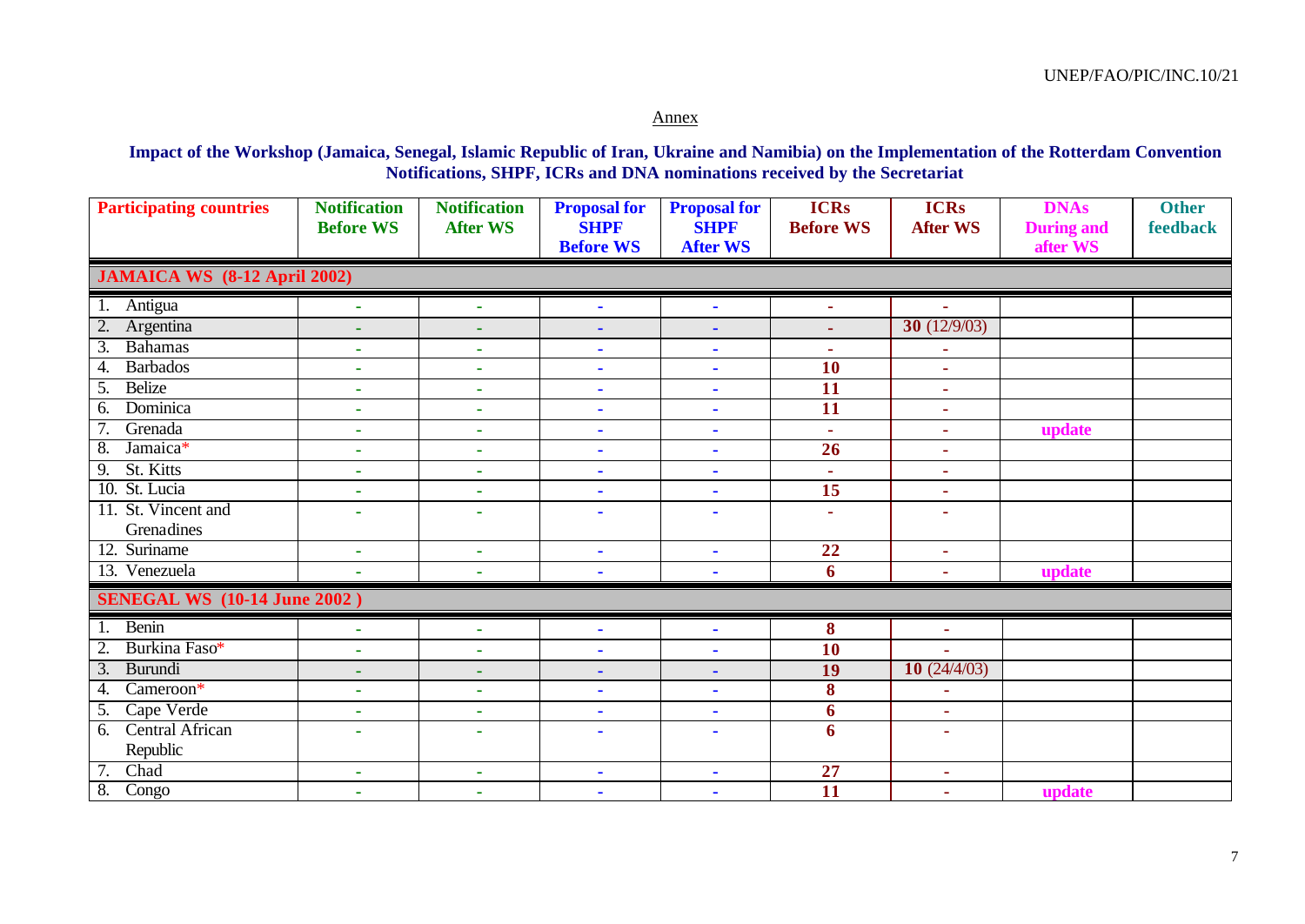| <b>Participating countries</b>            | <b>Notification</b><br><b>Before WS</b> | <b>Notification</b><br><b>After WS</b> | <b>Proposal for</b><br><b>SHPF</b><br><b>Before WS</b> | <b>Proposal for</b><br><b>SHPF</b><br><b>After WS</b> | <b>ICRs</b><br><b>Before WS</b> | <b>ICRs</b><br><b>After WS</b> | <b>DNAs</b><br><b>During and</b><br>after WS | <b>Other</b><br>feedback |
|-------------------------------------------|-----------------------------------------|----------------------------------------|--------------------------------------------------------|-------------------------------------------------------|---------------------------------|--------------------------------|----------------------------------------------|--------------------------|
|                                           |                                         |                                        |                                                        |                                                       |                                 |                                |                                              |                          |
| Côte d'Ivoire<br>9.                       | $\blacksquare$                          | $\sim$                                 |                                                        |                                                       | ×,                              | $\mathbf{r}$                   |                                              |                          |
| 10. Democratic Republic of                | $\blacksquare$                          | $\sim$                                 | $\blacksquare$                                         | $\blacksquare$                                        | $\overline{11}$                 | $\mathbf{r}$                   |                                              | e-mail                   |
| the Congo                                 |                                         |                                        |                                                        |                                                       |                                 |                                |                                              | (13/5/03)                |
| 11. Gabon                                 | ÷.                                      | $\sim$                                 | $\blacksquare$                                         | ٠                                                     | 19                              | $\mathbf{r}$                   |                                              |                          |
| 12. Gambia*                               | $\blacksquare$                          | $\overline{a}$                         | $\blacksquare$                                         |                                                       | 31                              | $\sim$                         |                                              | e-mail<br>(3/4/03)       |
| 13. Guinea*                               | $\sim$                                  | $\sim$                                 | $\sim$                                                 | ×.                                                    | 16                              | $\sim$                         | update                                       |                          |
| 14. Guinea-Bissau                         | $\blacksquare$                          | $\blacksquare$                         | $\blacksquare$                                         |                                                       | $\mathbf{r}$                    | ÷.                             | update                                       |                          |
| 15. Madagascar                            | ٠                                       | $\sim$                                 | $\blacksquare$                                         | $\blacksquare$                                        | $\overline{17}$                 | $\mathbf{r}$                   | update                                       |                          |
| 16. Mali $*$                              | $\sim$                                  | $\sim$                                 | ٠                                                      | ٠                                                     | $\blacksquare$                  | ٠                              |                                              |                          |
| 17. Mauritania                            | $\blacksquare$                          | $\sim$                                 | $\blacksquare$                                         | $\blacksquare$                                        | $\sim$                          |                                |                                              |                          |
| 18. Morocco                               | $\sim$                                  | ٠                                      | $\blacksquare$                                         | $\blacksquare$                                        | 11                              | 6(20/2/03)                     | update                                       |                          |
| 19. Niger                                 | $\mathbf{1}$                            | ×                                      | $\blacksquare$                                         | ä,                                                    | 24                              |                                |                                              |                          |
| 20. Rwanda                                | ٠                                       | ٠                                      | $\blacksquare$                                         | ٠                                                     | $\overline{7}$                  | 19(13/7/02)                    |                                              |                          |
| 21. São Tomé and Príncipe                 | ä,                                      | $\sim$                                 | $\blacksquare$                                         | ٠                                                     | $\sim$                          | $\blacksquare$                 |                                              |                          |
| 22. Senegal*                              | ä,                                      | $\sim$                                 | $\mathbf{1}$                                           | ٠                                                     | $\sim$                          | $\sim$                         |                                              |                          |
| 23. Togo                                  | ٠                                       | $\sim$                                 | $\blacksquare$                                         |                                                       | $\overline{17}$                 | $\mathbf{r}$                   | nomination                                   |                          |
| <b>IRAN WS</b> (19-23 October 2002)       |                                         |                                        |                                                        |                                                       |                                 |                                |                                              |                          |
| Afghanistan                               | $\sim$                                  | $\blacksquare$                         | $\blacksquare$                                         | ٠                                                     |                                 | ٠                              |                                              |                          |
| $\overline{2}$ .<br>Egypt                 | $\blacksquare$                          | $\mathbf{r}$                           | $\blacksquare$                                         | ×.                                                    | $\tilde{\phantom{a}}$           | ÷                              |                                              |                          |
| Iran (Islamic<br>$\overline{3}$ .         | 4                                       | $\blacksquare$                         | $\blacksquare$                                         |                                                       | 13                              | $\mathbf{r}$                   |                                              |                          |
| Republic of)                              |                                         |                                        |                                                        |                                                       |                                 |                                |                                              |                          |
| Jordan*<br>4.                             | $\sim$                                  | $\sim$                                 | $\blacksquare$                                         | ÷.                                                    | 31                              | ÷.                             | update                                       |                          |
| Kuwait<br>$\overline{5}$ .                | ٠                                       | $\sim$                                 | $\blacksquare$                                         |                                                       | 17                              | ×.                             | update                                       |                          |
| $\overline{6}$ .<br>Lebanon               | $\mathbf{r}$                            | $\mathbf{r}$                           | $\blacksquare$                                         | ÷.                                                    | $\overline{11}$                 | ÷                              | update                                       |                          |
| 7.<br>Oman*                               | ٠                                       | ٠                                      | $\blacksquare$                                         | ٠                                                     | $\boldsymbol{9}$                | $\mathbf{1}$                   |                                              |                          |
| 8.<br>Syrian Arab Republic                | ٠                                       | $\sim$                                 | $\blacksquare$                                         | ٠                                                     | 21                              | ×.                             |                                              |                          |
| $\overline{9}$ .<br>United Arab Emirates* | ä,                                      | $\mathbf{r}$                           | $\blacksquare$                                         | $\blacksquare$                                        | $\overline{23}$                 | $\mathbf{r}$                   |                                              |                          |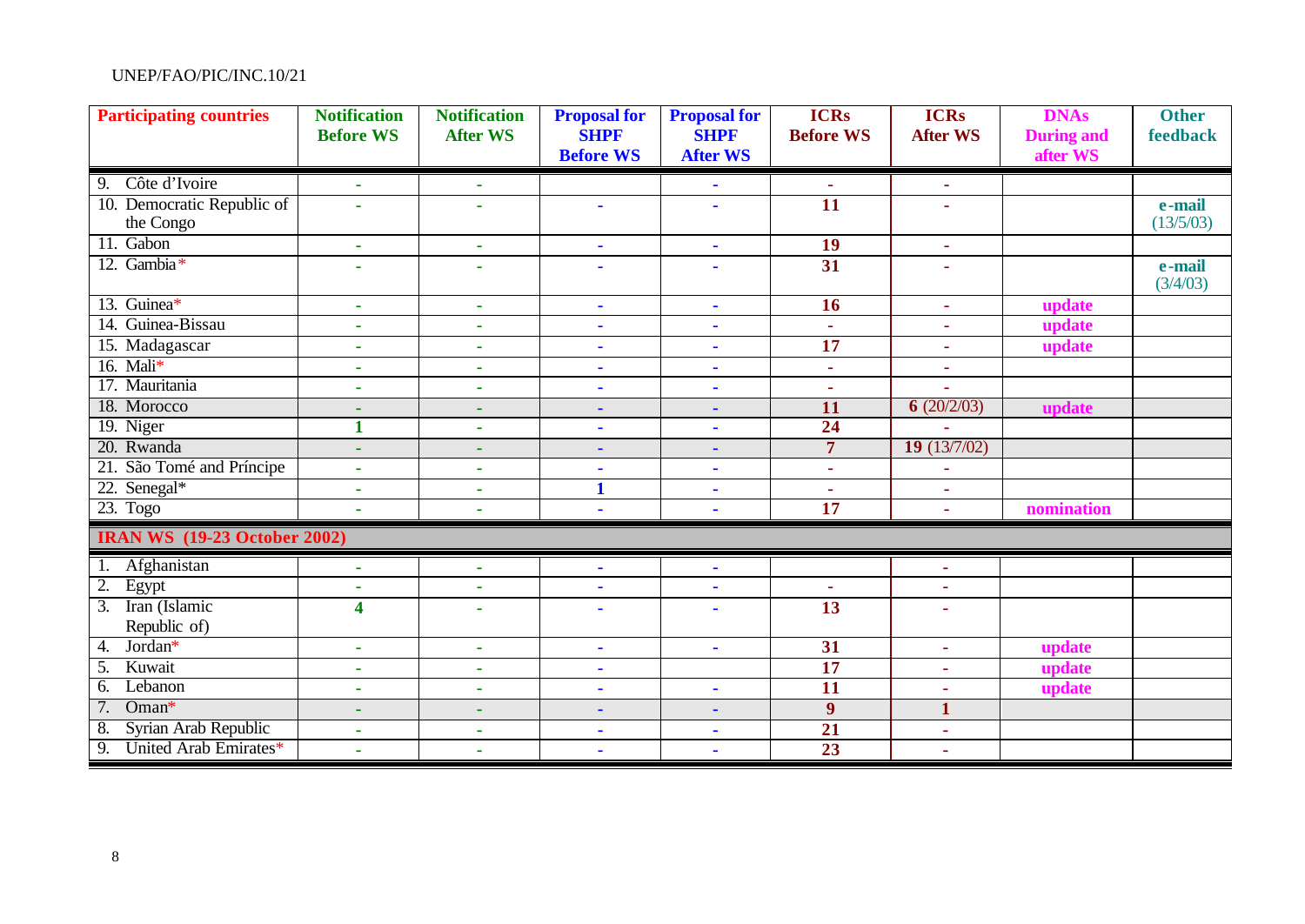| <b>Participating countries</b>          | <b>Notification</b><br><b>Before WS</b> | <b>Notification</b><br><b>After WS</b> | <b>Proposal for</b><br><b>SHPF</b><br><b>Before WS</b> | <b>Proposal for</b><br><b>SHPF</b><br><b>After WS</b> | <b>ICRs</b><br><b>Before WS</b> | <b>ICRs</b><br><b>After WS</b> | <b>DNAs</b><br><b>During and</b><br>after WS | <b>Other</b><br>feedback |
|-----------------------------------------|-----------------------------------------|----------------------------------------|--------------------------------------------------------|-------------------------------------------------------|---------------------------------|--------------------------------|----------------------------------------------|--------------------------|
| <b>UKRAINE WS</b> (25-29 November 2002) |                                         |                                        |                                                        |                                                       |                                 |                                |                                              |                          |
| Armenia<br>1.                           | 8                                       | ÷,                                     | $\blacksquare$                                         | $\blacksquare$                                        | $\overline{27}$                 | $\mathbf{r}$                   | update                                       |                          |
| $\overline{2}$ .<br><b>Bosnia</b> and   |                                         |                                        | ä,                                                     |                                                       | $\overline{7}$                  |                                |                                              |                          |
| Herzegovina                             |                                         |                                        |                                                        |                                                       |                                 |                                |                                              |                          |
| $\overline{3}$ .<br>Bulgaria*           | ٠                                       | ٠                                      | ä,                                                     | $\blacksquare$                                        | 11                              |                                | update                                       |                          |
| Czech Republic <sup>*</sup><br>4.       | $\overline{2}$                          | ٠                                      | ٠                                                      | $\blacksquare$                                        | <b>18</b>                       | 13 $(17/1/03)$                 |                                              |                          |
| $\overline{5}$ .<br>Estonia             | $\mathbf{r}$                            | ٠                                      | ×,                                                     | $\blacksquare$                                        | 6                               |                                |                                              |                          |
| Georgia<br>6.                           | $\mathbf{r}$                            | $\blacksquare$                         | $\blacksquare$                                         | ÷.                                                    | $\omega$                        | ×.                             | nomination                                   |                          |
| 7.<br>Hungary*                          | $\overline{10}$                         | 5(8/1/03)                              | $\blacksquare$                                         | $\blacksquare$                                        | 23                              | 5(8/1/03)                      | update                                       |                          |
| 8.<br>Kyrgyzstan*                       |                                         |                                        | ٠                                                      | ٠                                                     | $\sim$                          |                                | nomination                                   |                          |
| $\overline{9}$ .<br>Lithuania           | $\sim$                                  | ٠                                      | $\blacksquare$                                         | $\blacksquare$                                        | ٠                               | ٠                              |                                              |                          |
| 10. Romania                             | $\sim$                                  | ٠                                      | $\blacksquare$                                         | ÷.                                                    | $\sim$                          | ×,                             | update                                       |                          |
| 11. Russian Federation                  | $\sim$                                  | ٠                                      | ٠                                                      | $\blacksquare$                                        | $\sim$                          | $\mathbf{r}$                   |                                              |                          |
| 12. Slovenia*                           | ٠                                       | ٠                                      | ä,                                                     | ä,                                                    | 12                              | 18 $(12/2/03)$                 | update                                       |                          |
| 13. Ukraine*                            | $\sim$                                  | ٠                                      | $\blacksquare$                                         | $\blacksquare$                                        | $\boldsymbol{0}$                | ×,                             |                                              |                          |
| Namibia WS (17-21 February 2003)        |                                         |                                        |                                                        |                                                       |                                 |                                |                                              |                          |
| 1. Botswana                             | $\sim$                                  | ÷.                                     | ä,                                                     | $\mathbf{r}$                                          | ä,                              | $\mathbf{r}$                   |                                              |                          |
| Ethiopia*                               | $\tilde{\phantom{a}}$                   | $\mathbf{r}$                           | ä,                                                     | $\blacksquare$                                        | $\overline{11}$                 | ٠                              |                                              |                          |
| $\overline{2}$ .<br>Ghana*              | $\mathbf{r}$                            | $\sim$                                 | $\blacksquare$                                         | $\blacksquare$                                        | $\mathbf{r}$                    | ×.                             | update                                       |                          |
| $\overline{3}$ .<br>Kenya               | ٠                                       | ٠                                      | ä,                                                     | ä,                                                    | $\overline{21}$                 | $\tilde{\phantom{a}}$          |                                              |                          |
| Liberia<br>4.                           | $\sim$                                  | ٠                                      | $\blacksquare$                                         | $\blacksquare$                                        | $\overline{18}$                 | ÷.                             |                                              |                          |
| $\overline{5}$ .<br>Malawi              | $\mathbf{r}$                            | $\mathbf{r}$                           | $\blacksquare$                                         | ÷.                                                    | $\mathbf{r}$                    |                                |                                              |                          |
| <b>Mauritius</b><br>6.                  | ٠                                       | ٠                                      | ÷,                                                     | $\blacksquare$                                        | 28                              | 2(26/2/03)                     |                                              |                          |
| Mozambique                              | $\mathbf{r}$                            | $\mathbf{r}$                           | ×,                                                     | $\blacksquare$                                        | $\overline{11}$                 | $\mathbf{r}$                   |                                              |                          |
| Namibia<br>8.                           | $\sim$                                  | ٠                                      | $\blacksquare$                                         | $\blacksquare$                                        | ٠                               | ٠                              |                                              |                          |
| $\overline{9}$ .<br>Sierra Leone        | ٠                                       | ٠                                      | ×                                                      | $\blacksquare$                                        | ٠                               | ٠                              |                                              |                          |
| 10. Sudan                               | $\sim$                                  | ٠                                      | $\blacksquare$                                         | $\blacksquare$                                        | 26                              | ×.                             |                                              |                          |